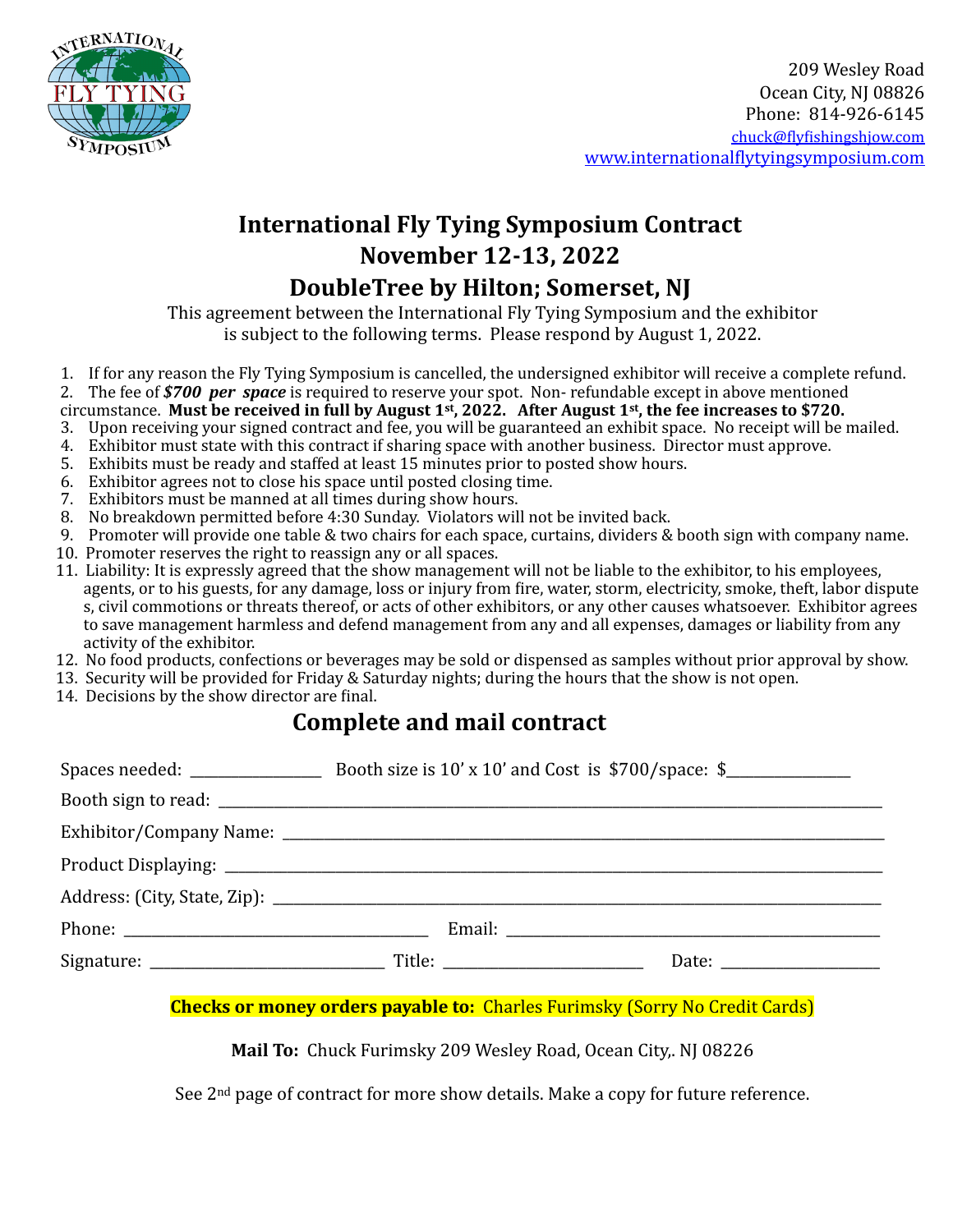

209 Wesley Road Ocean City, NJ 08826 Phone: 814-926-6145 [chuck@flyfishingshjow.com](mailto:chuck@flyfishingshjow.com) [www.internationalflytyingsymposium.com](http://www.internationalflytyingsymposium.com)

# **Show Details**

| Set Up Time:          | Friday, November 11, 2022                                                                                                                                                                                                        | $11:30$ am $-11:00$ pm                    |  |
|-----------------------|----------------------------------------------------------------------------------------------------------------------------------------------------------------------------------------------------------------------------------|-------------------------------------------|--|
| <b>Show Hours:</b>    | Saturday, November 12, 2022<br>Sunday, November 13, 2022                                                                                                                                                                         | 9:00 am - 5:00 pm<br>$9:00$ am $-4:30$ pm |  |
| <b>Tear Down:</b>     | Sunday, November 13, 2022                                                                                                                                                                                                        | $4:30 \text{ pm} - 8:00 \text{ pm}$       |  |
| <b>Cost and Size:</b> | All Displays are \$700 per space for early registration<br>After August 1, 2022, price increases to \$720<br>Sizes 10' deep by 10' wide<br>Limit of four (4) spaces per exhibitor                                                |                                           |  |
| <b>Name Badges:</b>   | You may pick up your name badges at set-up time. Each exhibitor is entitled to 4<br>name badges per booth space and an additional 2 badges for each booth after.<br>Please email name badge requests to emily@flyfishingshow.com |                                           |  |
| <b>Spaces:</b>        | Cost of spaces will include: table(s), chair(s), curtained backdrop<br>and side dividers. Electricity is included. In addition, 1 ticket to<br>the Saturday banquet is included for each space rented.                           |                                           |  |

## **EXHIBIT STANDARDS FOR ALL SHOWS:**

- 1. All exhibits must be orderly and blend in with the Fly Tying theme of the show.
- 2. All exhibits must have their name boldly displayed, name signs provided.
- 3. No exhibit shall extend beyond its rented space.
- 4. Exhibit sides may be the full depth of the booth if 48" high or less.
- 5. Exhibit sides that exceed 48" in height may extend 4 feet from the backdrop.
- 6. All "Closed Front" displays and table must have floor length skirting.

## Chuck Furimsky, Director